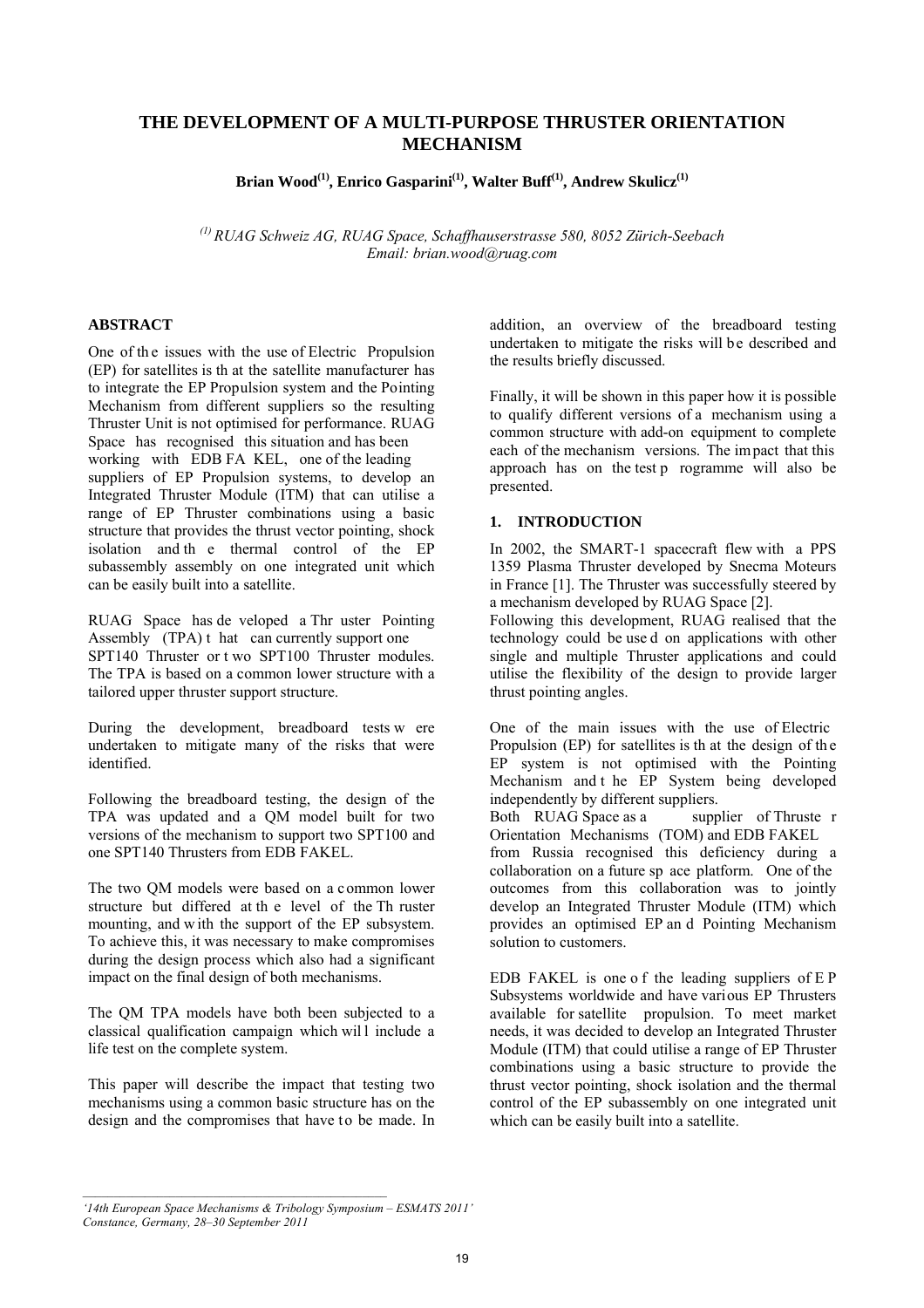The current development for the Thruster Poi nting Assembly (TPA) can support either one SPT140 Thruster or two SPT100 Thruster modules. The TPA is based on a c ommon lower structure with a t ailored upper thruster support structure.

In order to qualify the ITM with both sets o f thruster types, a Qu alification Model (QM) m echanism was built for both mechanisms utilizing the same lower structure. This required careful consideration during the design process and co mpromises had to be m ade that impacted the final de sign of b oth mechanisms. These compromises are disc ussed further within this paper.

As the TPA unit has to support significant environmental loads a s well as function over a large pointing range, extensive breadboard testing was undertaken to mitigate many of the risks that were identified. These Breadboar ds which are discussed within this paper, were estab lished; for the Shock Damper where the design was optimised using several iteration loops; for the Harness, where the temperature effects and angular defle ction were characterise d against torque; and for the Xenon Tubing where a full scale angular deflection life test was carried out to characterise the effects of temperature and a ngular deflection on torque on both titanium and steel tubes.

### **2. CRITICAL FUNCTIONS FOR THE POINTING MECHANISM**

The purpose of the TPA is to support the EP Subsystem consisting of the Thruster and Xenon Flow Controller (XFC) and to be able to rotate the Thrust Vector about the S/C Z axis by  $-35^{\circ}/+15^{\circ}$  in elevation and  $\pm 15^\circ$  in Azimuth.

This is ach ieved by rotating the upper structure with respect to t he lower structure using two CSA10 actuators produced by RUAG Space.

The TPA mechanism has to allow for the transition of the Xenon Tubes and EP Electrical Harness from the moving part to the stationary structure.

As both the SPT100 and SPT140 Thrusters contain critical parts that are s usceptible to bot h Shock a nd Vibration loads, a further function of t he TPA is to limit the exposure of the Thrusters to these loads.

The performance of the EP System is com promised when the temperat ure of the XFC excee ds 40°C s o unlike the SMART-1 EPMEC whic h was encl osed within the cone of the spacecraft, the ITM will be fully exposed to the extremes of the space environment and therefore has to be protected.

### **3. COMPARISON BETWEEN THE TWO THRUSTER TYPES**

#### **3.1. Overview of two subsystems**

Depending on the mission to be flown, the ITM will utilise either two SPT100 or one SPT140 Thrusters.

An overview of the differences between the Thrusters is provided on *Table 1*.

| Parameter                  | <b>SPT100</b>      | <b>SPT140</b>      |
|----------------------------|--------------------|--------------------|
| Thrust (mN)                | < 90               | ${}<$ 300          |
| <b>Consumed Power</b>      | 1350               | 4500               |
| (W)                        |                    |                    |
| <b>Total Power</b>         | 320                | 930                |
| Dissipation (W)            |                    |                    |
| Power                      | 285                | 905                |
| Dissipation to             |                    |                    |
| Space (W)                  |                    |                    |
| Power                      | 45                 | 25                 |
| Dissipation to             |                    |                    |
| S/C(W)                     |                    |                    |
| Temperature at             | 200                | 340                |
| Thruster I/F $(^{\circ}C)$ |                    |                    |
| Mass (kg)                  | $\frac{3.5}{3}$    | $\frac{7.5}{3}$    |
| No. of Xenon               |                    |                    |
| Tubes transferred          |                    |                    |
| No. of Wires               | 2 Harnesses        | 2 Harnesses        |
| transferred (per           | $2 \times 9$ wires | $2 \times 5$ wires |
| EP Thruster)               | (Cathode)          | (Cathode)          |
|                            | 1 x 7 wires        | $1 \times 4$ wires |
|                            | (Anode)            | (Anode)            |
| No.of Wires                | 1 Harness          | 1 Harness          |
| transferred $(1 x)$        | 30 wires (Heater   | 22 wires (Heater   |
| internal harness)          | & PT100)           | & PT100)           |
|                            | 18 wires (motor,   | 18 wires (motor,   |
|                            | pot, PT100)        | pot, PT100)        |
| No. of XFC's per           | 1                  |                    |
| thruster                   |                    |                    |

#### *Table 1: Comparison between the SPT100 and SPT140 Thrusters (per Thruster)*

The main differences between the two thruste r configurations that influence the design are:

- The number of XFCs that are needed
- The no. of Xenon Tubes transferred across the mechanism
- The no. of wires from the EPS transferred across the mechanism
- The temperature at the Thruster I/F with t he mechanism

The thruster mass for the two configurations is similar.

# **3.2. EP Subsystem for SPT100**

An overview of the SPT100 EP subsystem that has to be supported by the TPA is sh own on *Figure 1*. The subsystem utilised for the Qualification Model consists of several dummies.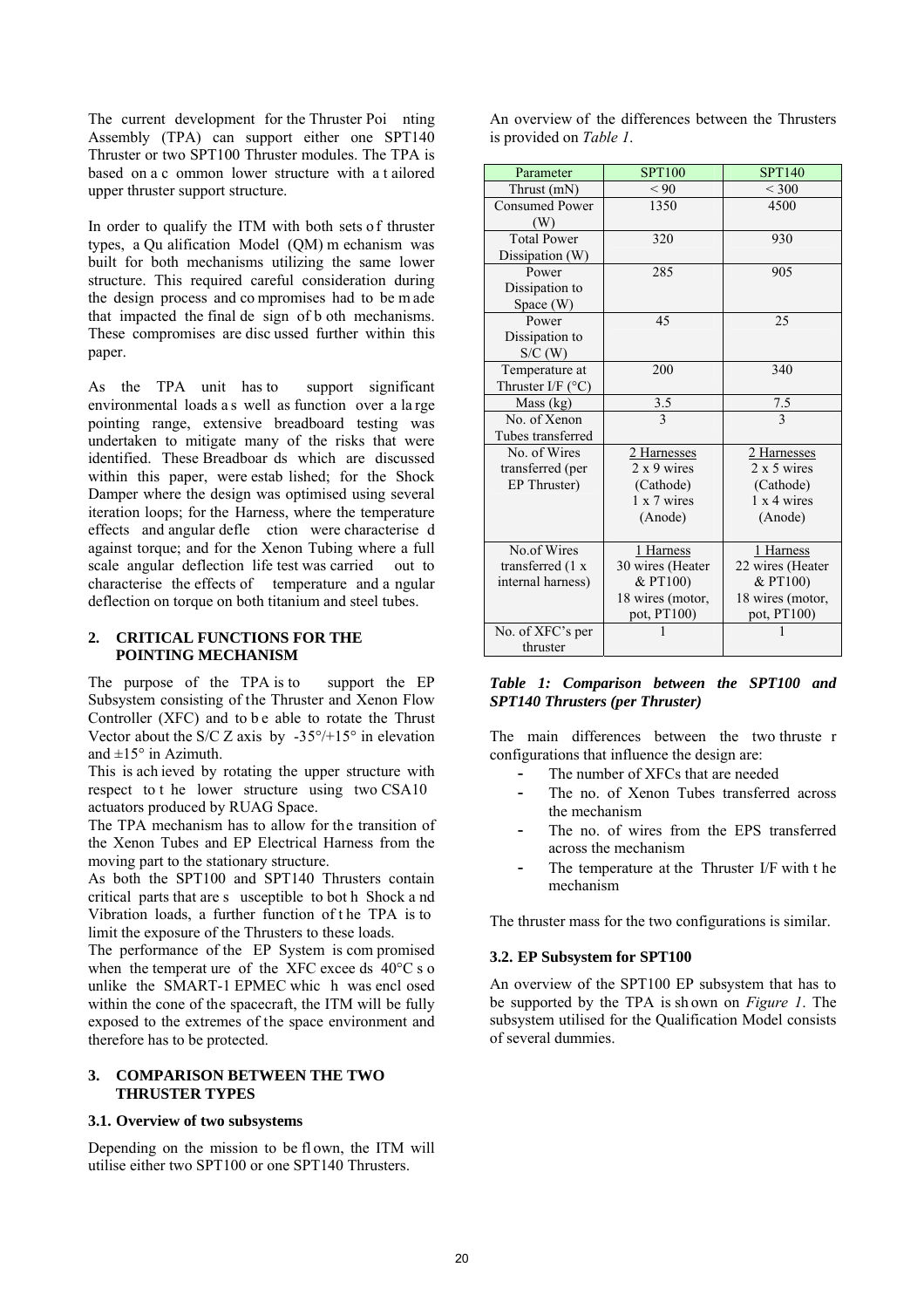

*Figure 1: EP Subsystem for SPT100* 

### **3.3. EP Subsystem for SPT140**

An overview of the SPT140 EP subsystem that has to be supported by the TPA is shown on *Figure 2*. As with the SPT100 subsystem, the SPT140 utilised for the Qualification Model also consists of several dummies.



*Figure 2: EP Subsystem for SPT140* 

### **4. BRIEF DESCRIPTION OF THE TWO DESIGNS**

#### **4.1. General Introduction to the design philosophy**

The development of the Multipurpose TOM was undertaken to provide support and steering possibilities for the two thruster configurations.

Clearly, two separate mechanisms could be produced which are opti mised to the requirements of both thruster configurations but this makes the development process both lengthy and costly.

Since many of the requirem ents for th e two thruster configurations are sim ilar and the differences do not have a major impact on the design it has been possible to produce common lower structure that can be used to qualify both mechanisms, and to have an exchangeable

upper structure which supports the two thruster configurations.

### **4.2. Design considerations for the Common Structure**

Since the SPT100 and SPT140 subsystems use common interfaces with the exception of the thrusters, it has been possible to utilise a common lower structure with an exchangeable upper structure in the design of the TPA.

The main difference in the two TPA designs is that the TPA100 accommodates two SPT100 Thrusters and the TPA140 accommodates only one SPT140 Thruster. To ensure that the change out bet ween the two mechanisms can be undertaken quickly, several elements of the SPT100 s ubsystem are retained eve n though they are not used in the SPT140 subsystem. The final EP subsystem configuration that was implemented on the QM is shown on *Table 2*.

The additional Xenon tubes and EP Harness have a n influence on the stiffness and resistance torque of the mechanism and covers a worse case solution in terms of mechanical and electri cal performance. During testing, this configuration will be life t ested which

represents the worst case situation. Since the EP sub system, with the exception of th e thruster itself, use comm on interfaces, the im pact on the design of the TPA100 and TPA140 is minimal.

| Parameter       | 2xSPT100                    | <b>SPT140</b>      | Final QM<br>Design          |
|-----------------|-----------------------------|--------------------|-----------------------------|
| Xenon<br>Tubing | $2 \times 3$                | $1 \times 3$       | $2 \times 3$                |
| No. of XFC      | $\mathcal{D}_{\mathcal{A}}$ |                    | $\mathcal{D}_{\mathcal{A}}$ |
| Flexible        | $2 \times 9$ Wires          | 2 x 5 Wires        | 2 x 9 Wires                 |
| Harness 1       |                             |                    |                             |
| Flexible        | $1 \times 7$ Wires          | $1 \times 4$ Wires | 1 x 7 Wires                 |
| Harness 2       |                             |                    |                             |
| Flexible        | 48 wires                    | 40 wires           | 48 wires                    |
| Harness 3       |                             |                    |                             |

#### *Table 2: EP Subsystem- Final QM Implementation*

The additional XFC contributes to the loads on the base plate but does not ha ve a si gnificant influence on the main Eigen-frequencies of the mechanism.

Since a quick change between the two m echanisms is demanded, it has been n ecessary to implement an additional set o f connectors on the thruster plate to allow for the quick decoupling of the EP harness at the thruster levels and for the heaters attached to the upper structure. This interface a dds additional mass to the Thruster Plate an d will h ave a slig ht effect o n the Eigen-frequencies. The connectors, shown on *Figure 1* and *Figure 2*, are only included on the QM model and will be re placed with a c ontinuous harness on the Flight Models.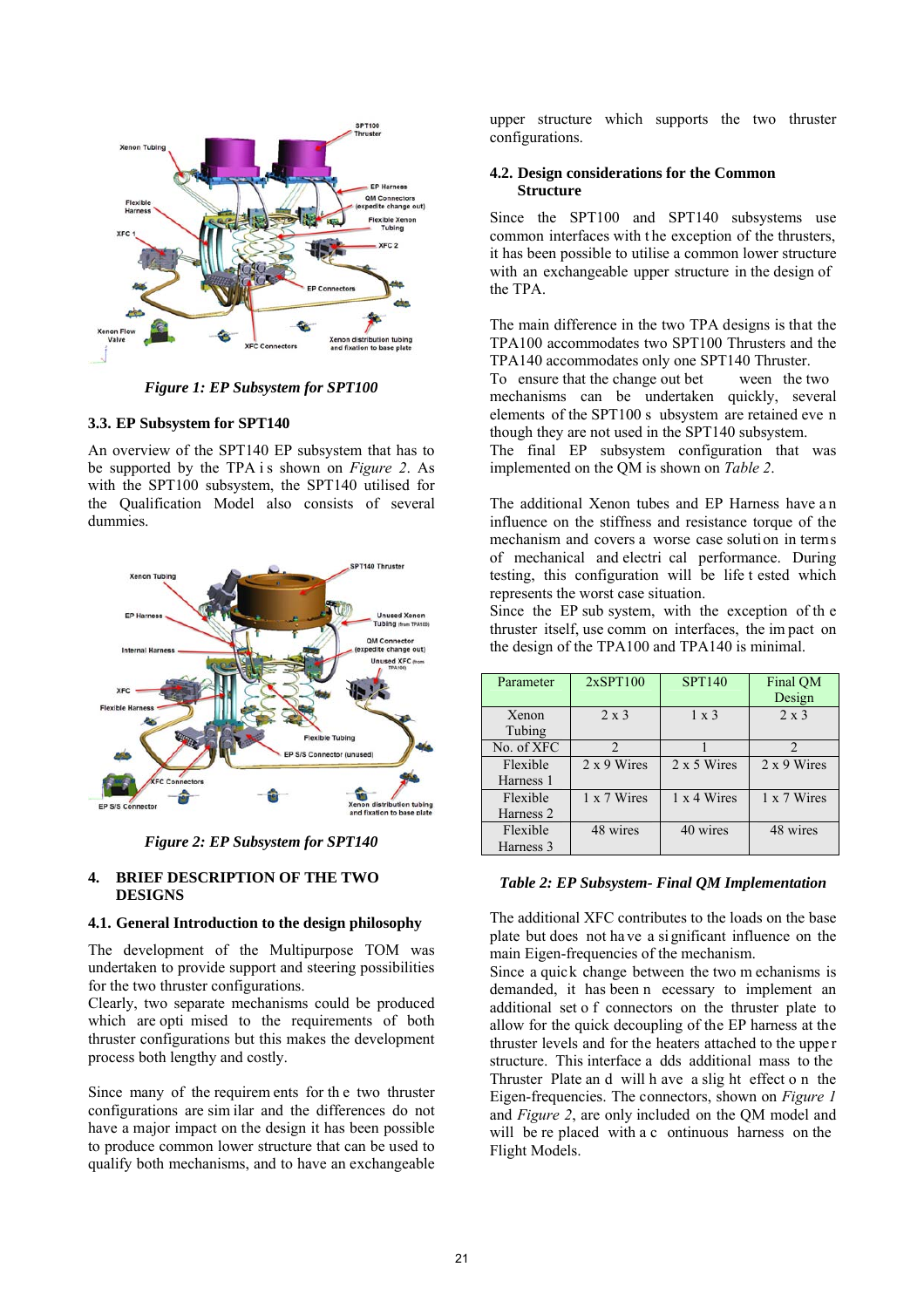#### **4.3. Common Lower Structure**

Although the two thruster systems are d ifferent, it is possible to build the separate TPA mechanisms using the same common lower stru cture which i ncludes the actuation system, hold-down and release mechanisms and shock damper. The principles of operation are the same as those used on the SMART-1 EPMEC [2]. The Common Lower Structure is shown on *Figure 3*



*Figure 3: Common Lower Structure* 

By using a c ommon lower structure for the TPA mechanism, the design has to accomm odate the environmental loads induced during launch and spacecraft separation from the launch vehicle and additionally has to protect the EPS fro m the extreme temperatures during e xposure to the space environment. In addition, the structure will b subjected to two qualification test cycles so it has to be robust.

The two th rusters have differing requirements for the Xenon tubes and EPS H arness both of which have to be accommodated within t he lower structure. T his means that interfaces with both EPS subsystems have to be available. Fortunately, both EP subsystems have common interfaces and use the same components. In reality the ITM140 has a sl ightly different XFC, h as fewer Xenon tubes and wires in the EP harness but as discussed in chapter 4.2, components from the SPT100 will be retained to expedite the change over.

The internal harness for the TPA100 will also be retained on the common lower structure and terminate at the QM connectors to the upper structure and at the Connector bracket on the base plate.

A staged thermal isolation consisting of titan ium standoffs and v etronite washers is co mmon to both designs. The differences between the two designs are found in the thruster support plate, the radiator and the MLI used protect the structure.

### **4.4. Upper Structure for SPT100**

Although the SPT100 thrusters can be used together, this is no t often the case. Generally one thruster is

utilised as a backup. This means that although the TPA has to support two SPT100 Thrusters, and it only has to allow for the conduction of the heat dissipated from one thruster into the mechanism (45W) and provide a radiator that can reject 285W to space.

This has two consequences for the design of the Upper Structure. Firstly, the radiator has to be designed to radiate the he at to space and the second is that the thruster support plate must allow the dissipation of the heat through the mechanism. This ensures that the temperature of the thruster is maintained within its allowable range.

The TPA for the SPT100 is shown on *Figure 4*.

# **4.5. Upper Structure for SPT140**

The TPA has to support one SPT140 Thruster, and allow for th e conduction of 25W into the TPA mechanism and provide a radiator that can reject 905W to space.



*Figure 4: TPA for SPT100* 

The Radiator require d for the SPT 140 has to reject three times more heat to space than the one for the SPT100 and therefore requires a much larger radiative area. The size of this ra diator is critical because of it can have an impact on the deployment angle that can be achieved.

The TPA for the SPT140 is shown on *Figure 5*.

# **5. CRITICAL COMPONENTS**

# **5.1. Overview**

As has already been stated, the concept for the Multi-Purpose Thruster Orientation Mechanism (TOM) was derived from SMART-1 EPMEC [2]. This mechanism was developed for one PPS1350 Thruster which has slightly different performance characteristics. The Multipurpose TOM has to support either two SPT100 thrusters which are sim ilar to the PPS13 50 or one SPT140 which is significantly different in performance and mechanical properties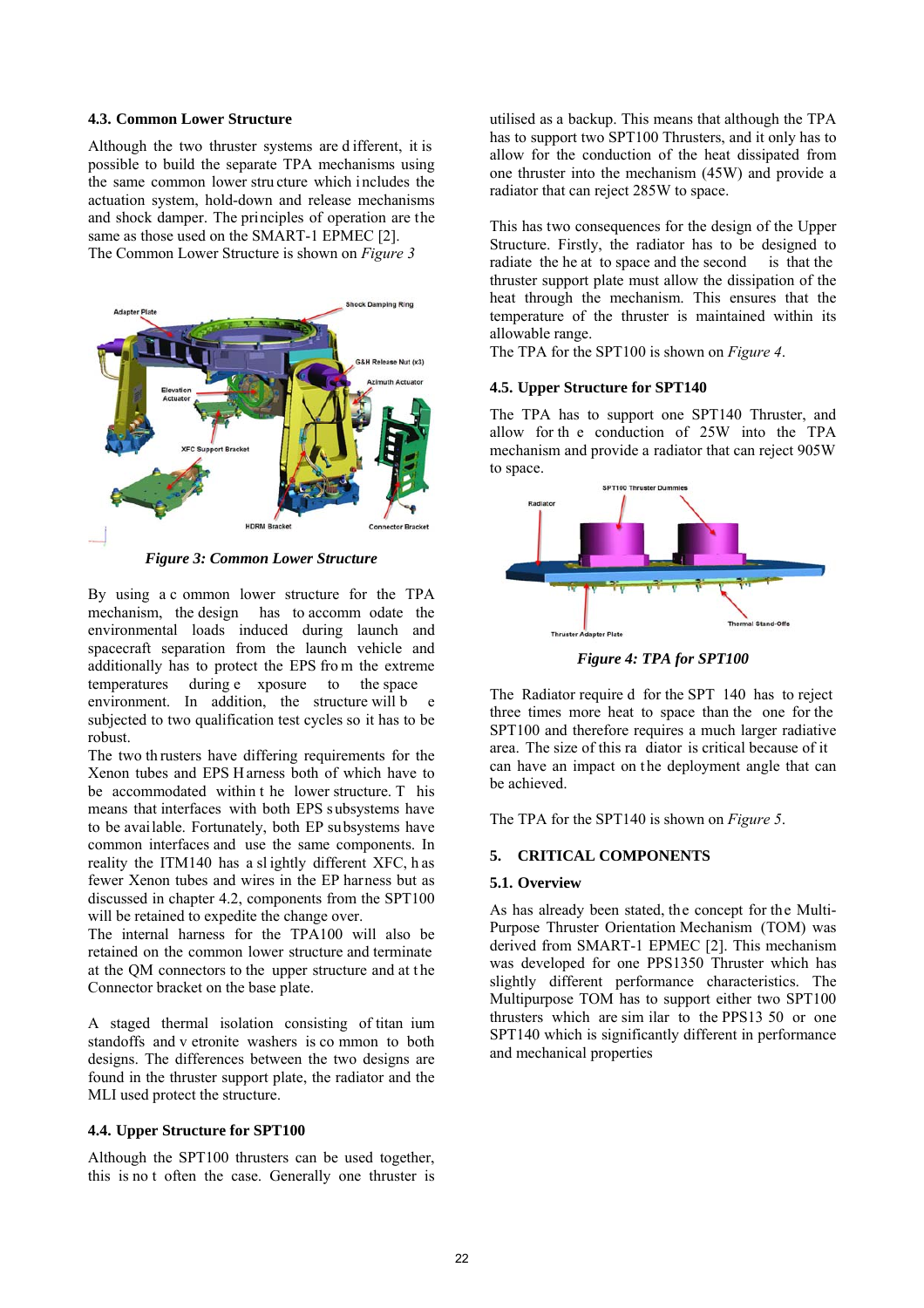

*Figure 5: TPA for SPT140* 

. In addition, the pointing range for the SMART-1 EPMEC was only a half-cone of 9°. The pointing range for the TOM is sign ificantly larger with a po inting range of  $-35^{\circ}/+15^{\circ}$  and  $\pm 15^{\circ}$ .

Breadboard testing of components is expensive especially in the current climate when many customers are looking to make products cheaper and quicker, however development can benefit from breadboard test activities as th is helps to mitigate many of the risks associated with complex developments. There a re many cases where complex developments have gone directly to qualification only to have unanticipated failures during testing which lead to increased development costs and extended development times whilst problems are resolved.

The actuators used to driv e the mechanism are based on components that have already been qualified on other development programmes and are t herefore not considered critical to the development of the mechanism. However, due to the extended pointing range and the different environmental conditions acting on the mechanism, three of the elements in the design are considered critical and have therefore been tested at breadboard level before the design was finalised to mitigate risks during the development.

These breadboards are described in the following chapters.

# **5.2. Shock Damper**

The purpose of the shock damper is to minimise the transmitted shock and vibration from the spacecraft to the thruster(s) during the launch phase of the mission. The secondary function is to reduce the heat flux transmitted from th e thruster to the Spa cecraft during operation.

Whilst the Shock Damper employed for SMART-1 EPMEC consisted of a simple ring structure, one of the compromises of accommodating two different thruster configurations is that the worst case solution taken for the two thruster option has to be considered for bo th designs.

The one for the SPT140 option is slightly heavier than the two SPT100 thruster option and has a different Mass Moment of Inertia. The design of the Shock

Damper then has to satisfy th e requirements for bo th thrusters.

The design of the damper has to maximise the damping characteristics and at the sa me time ensure that the Eigen-frequency of the complete assembly is as high as possible, preferably above the High Sine Test level of up to 100Hz.

During the preliminary development, various damper configurations were inv estigated, but finally, an oval design enveloping both thruster configurations was selected.

As the shock damper is produced from a t wo component elastomer, the mix was optim ised through sample testing. The Shear Modulus G, which is used to determine the stiffness in the analysis, is derived from the Secant Modulus and the Hardness of the material. Tests showed th at although the mix only slightly influences the stiffness of the m aterial, the dam ping properties are significantly affected by the mix ratio.

Since the Thrusters are supported only by th e shock damper alone, if this was to degrade over the 15 years mission life, ITM performance could be compromised. The test sa mples were therefore subjected to a Radiation Exposure equivalent to 15 years on orbit. SMART-1 had a life of only 2.5 years so the effects of radiation exposure to the elasto mer were not significant.

The sample tests showed no significant effects on the Hardness and Tensile Strength characteristics of the material.

Having selected the design and formulation for the shock damper, a breadboard was built and tested under vibration and shock conditions.

During the first breadboard test, significant frequency shifts were observed which were attributed to material failures. The short investigation led to a redesign of the damper. During the SMART-1 EPMEC testin g, small shifts in the frequencies were observed at the start of each day of testing which were attributed to a warming up of the material. To confirm this, during the second test, temperature sensors were embedded within the elastomer to investigate this effect.

These sensors recorded s ome interesting e ffects especially at t he Eigen-modes under high sine vibration. An example of this effect is shown on *Figure 6*. What is interesting is that as the energy builds up at the Eigen-mode, the temperature within the elastomer also rises ra pidly. This h eat dissipates however very quickly into the surrounding structure.

The typical effect of the damping with frequency can be seen from Figure 7. This shows that at frequencies above ca 200 Hz, the damping effect is significant.

The mechanical energy produced during vibration is dissipated as heat in the elas tomer, the higher this is, the higher the temperature in the elastomer.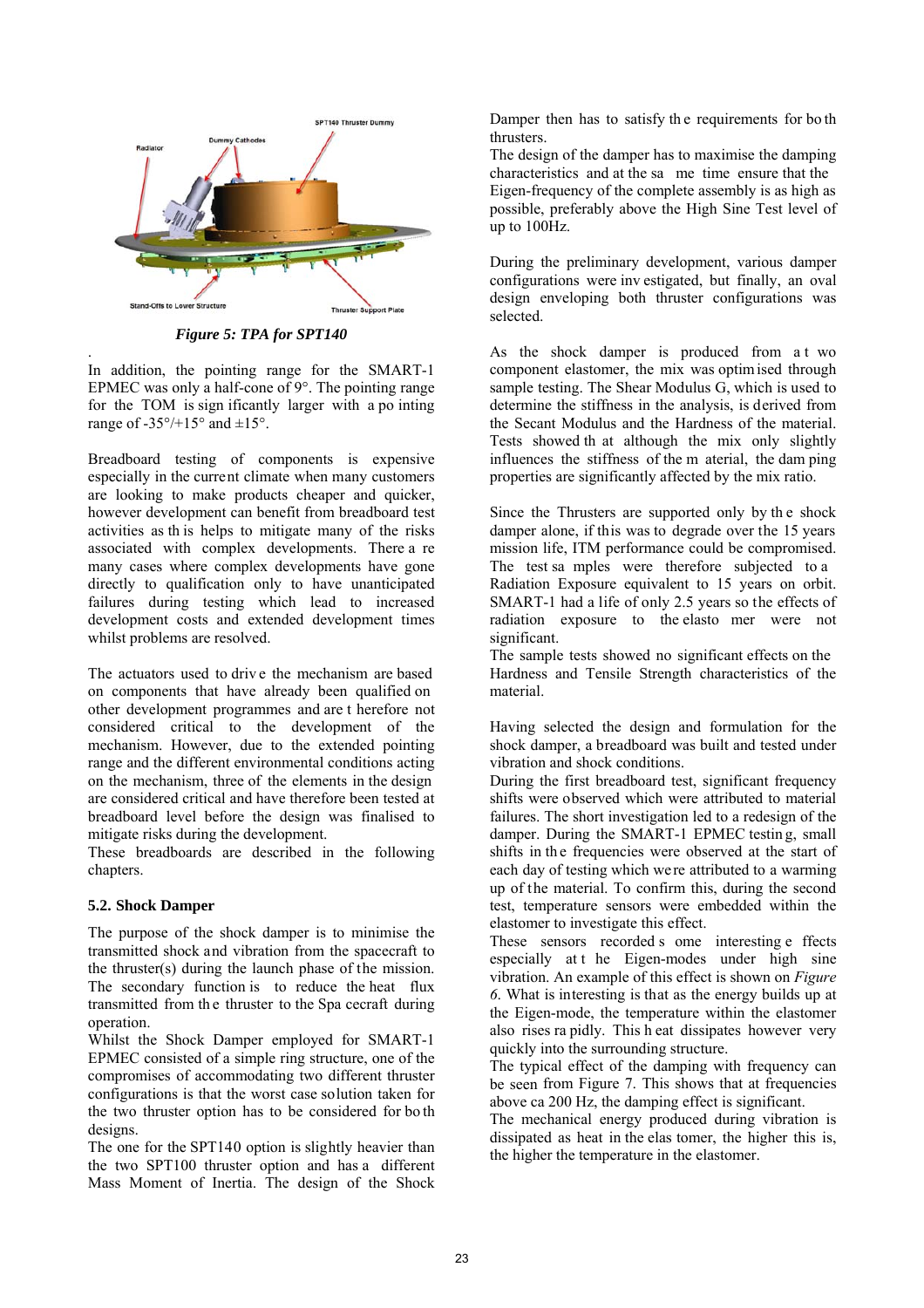The problem with the heat generation is the at the elastomer becomes "softer" and hence the elastomer becomes "softer" and hence the Eigenfrequencies shift downwards.



*Figure 6: Typical reaction between temperature and Eigenfrequency* 



**Figure 7: Typical Damping against Frequency** 

# **5.3. Xenon Tubing**

The Xenon tubing transfers the Xenon gas from the XFC to the thruster. The tubes bridge the stationary and moving part of the mechanism and the moving part undergoes significant movement, rotating about the azimuth axis by  $-35^{\circ}/+15^{\circ}$  and in elevation of  $\pm 15^{\circ}$ . This can lead to material fatigue in the tubing especially as th e mechanism will b e subjected to 115'000 cycles includi ng 7'500 full range cycles and the rest, sm all angular movements of  $\pm 5^{\circ}$  and  $\pm 1^{\circ}$ movement cycles at d ifferent starting p ositions inducing high oscillating stresses in the tubing.

The design of the tubing has to mitigate the risk of tube failure. The concept for the tubing from SMART-1 EPMEC was used in the new design but several design and iteration loops were needed to finally define the design based on a trade off of mass, stiffness and stress for the tubes.

The design iteration was undertaken for both titanium tubes and at t he request of EBD FAKEL for stainless steel tubing as this is easier to produ ce and weld to the thruster.

Whilst the margins obtained for titanium tubes were all positive, the margins obtained for stainless steel tubes were less promisin g and failure before the end of life was predicted. It sh ould be noted however, that the assumptions that were made for material properties and tubing fixation led to the more pessimistic results.

Although predictions were not optimistic for the steel tube, it was decided anyway to perform a bending life test on both the titanium and steel tubes.

During the life test, with the set up shown on *Figure 8*, the Xenon Tubes were evacuated and t he pressure constantly monitored to identify if and when a rupture occurred in the tubing.



*Figure 8: Test Set Up for Xenon Tubing Life Test* 

Both the S/S and the titanium tubes survived the life test so in view of the better weldability of the S/S tubes these were selected for the final design.

As well as demonstrating that the tubes can survive the specified operational life ti me, it was i mportant to measure the resistive torque for inputs into the torque margin analysis. During the movement, the Xenon tubing acts as a spring a nd exerts a variable resistive force which acts as a torque on the actuators and affects the motor margin. This variable force is shown on *Figure 9*. The "calculated" alpha a nd beta forces have been derived to remove the residual effects of the test rig without the tubes.

Following the conclusion of the test, the FEM model used for the a nalysis of the tubes was correlated with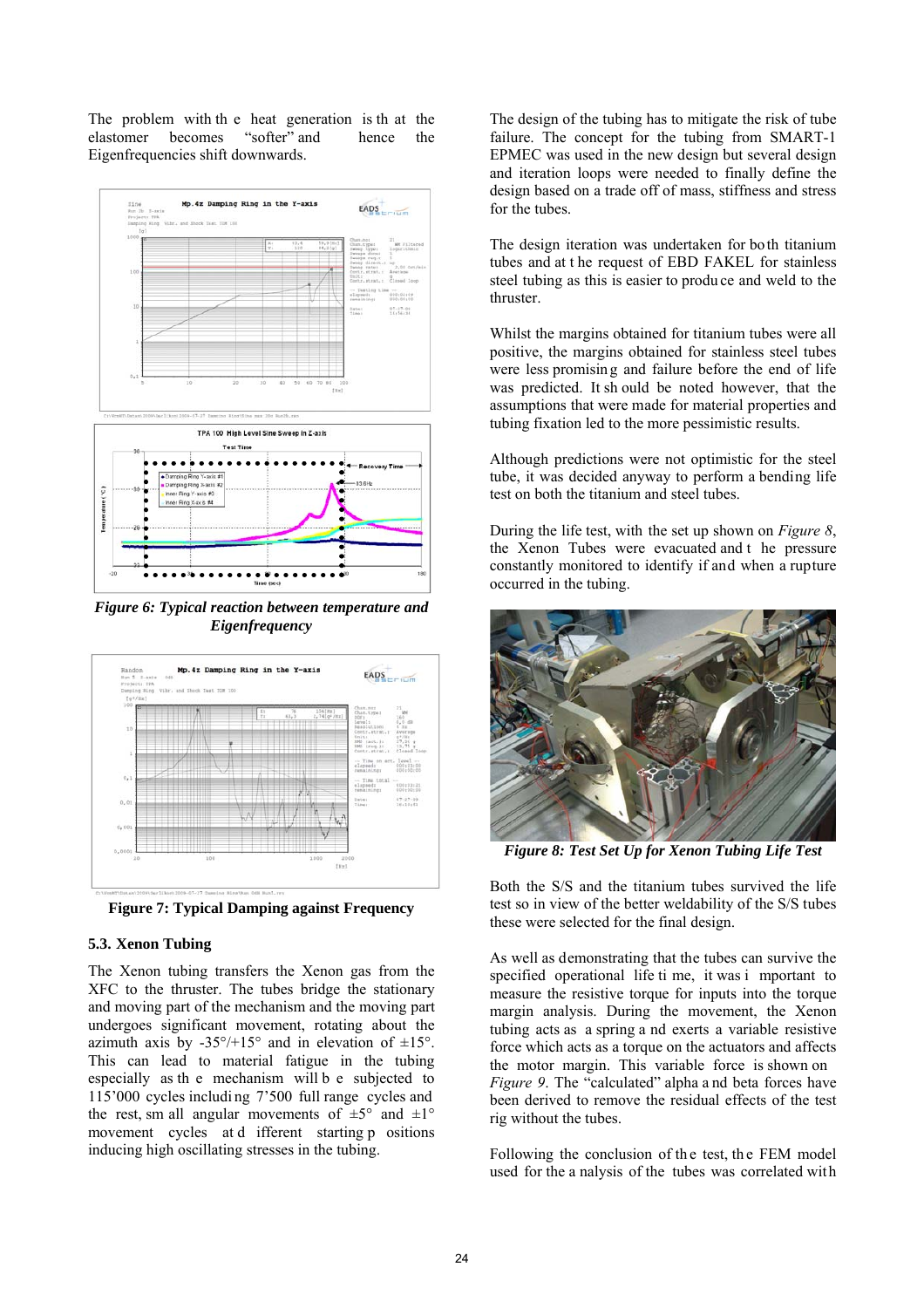the available results. The updated analysis showed positive margins for all load cases.



*Figure 9: Resistive Torque exerted by S/S and Titanium Tubes* 

# **5.4. EP Harness**

Similar to the Xenon tubing, the EP Harness also has to bridge the transition between the stationary and moving part of the mechanism and is subjected to the same movement cycle as the Xenon Tubing and is therefore also susceptible to Fatigue.

Depending on the thruster configuration, the harnesses have slightly different configurations but each harness has a sig nificant stiffness which provides a resistiv e force that the mechanism has to overcome.

An outcome from the SMART-1 EPMEC testing was that the cable that bridged the transition was too stiff and although providing significant additional damping to the structure also contributed considerably to the resistive torque on the actuators.

A new design was selected usi ng a "C" form and splitting the cables into three separate bundles.

As shown on *Figure 10*, each group of cables is shielded with a mesh tube which has been surface treated with Dicronite to minimise the possibility of cold welding of the mesh. In order to demonstrate the resistance of the Dicroni te coating a s well as determining the resistan ce torque at the t emperature extremes for the full angular travel and al so to demonstrate the life of the cable itself, a breadboard was established. The test rig was the same as that used for the Xenon Tubing life test, but contained an additional cooling and heating plate and a recirculating system to maintain the temperatures at the extremes. The test set up is shown on *Figure 11*.

Before the life test b egan, the torque from the harness bundles was characterised for am bient and c old temperatures (warm temperatures were not characterised because the c able sheath is made from "plastic" and this gets softer with temperature).

Since the harness torque can be dependent on the starting position, the dynamic torque characterization was made at discrete positions of the mechanism. The results from the test are shown on *Figure 12* for the two temperatures considered during the breadboard testing. The results that were obtained we re fed back into the performance analysis to revise the motor margin analysis for the TPA mechanism.

The characterization was repeated at the end of the test and showed no significant differences.



*Figure 10: EP Harness Bundles* 



*Figure 11: EP Harness Breadboard Test Setup* 

To demonstrate that the cable survived the life test, the electrical continuity of the cables was measured continuously. After the test, the cable was inspected for damage.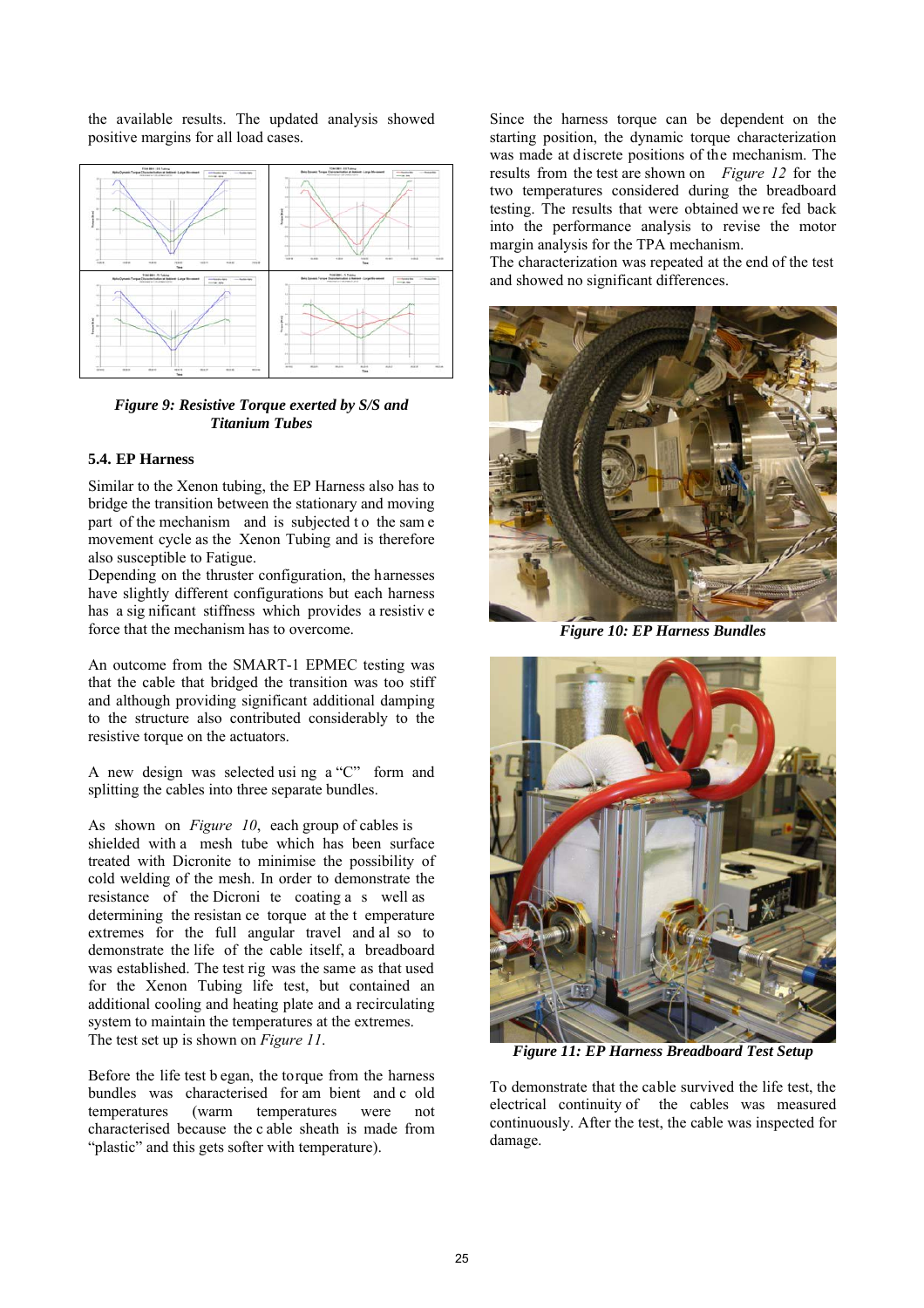After the life test the only failure that was o bserved was on the cable sheath which was due to the radius of curvature of the bundle which led to high stresses in the braid.

It had also been assumed that there was sufficient Dicronite coverage on the braid to minimise the chance of cold welding at untreate d areas, however, it was discovered that only the e xternal and internal surfaces of the braid had been coated. Where the braids crossed there was very little Dicronite which although no such effect was found, increased the risk of cold welding of the mesh.



*Figure 12: Results from EP Harness Characterisation* 

To resolve this issue, the length of the Harness Bundle was increased to enlarge the radi us of curvat ure and hence reduce the stresses in the mesh. The Dicronite coating process for the m esh was also improved to achieve a better coverage and provide better protection against cold welding.

The cables that were co ntained within the cable tube exhibited no issues after the life test.

#### **6. TEST ISSUES WITH COMMON DESIGN**

As already discussed, both the TPA100 and TPA140 will be subjected to a complete qualification programme. Since both mechanisms are similar, it was decided to utilise the common lower stru cture and to exchange the upper structure for the two mechanisms. With the mass and size of both mechanisms, external facilities for the qualification testing have to be used as suitable facilities were not available at RUAG Space.

Since it will be requ ired to test both the TPA100 and TPA140 at th e same facilities, this will h ave considerable cost and resource issues.

It is th erefore essential to optimise the test flow to reduce the logistics necessary during testing.

To minimise the cost, resource and logistic issues, it was decided to change the configuration of the test item at various stages through out the test programme. Normally this would not be allowed for a mechanism qualification, however, the changes occur at one structural interface (t he damping ring) shown on *Figure 4* and *Figure 5*, and electrically at the additional connectors shown on *Figure 1* and *Figure 2*. As the lower common lower structure contains the mechanism part of the TPA, the performance of the m echanism is not affected, whic h means that the configuration change during testing can be tolerated.

During the design of both mechanisms, considerations were made to allow for an easy change out of the two configurations. The MLI around the interface has to be released but this is attach ed using Velcro to allow for quick release. The additional connectors, mentioned above, were added to the design to allow for the EP thruster exchange.

In the flight model of the TPA, the cables will pass directly from the Thruster to the connector bracket and these connectors will not be necessary.

To ensure that the design could accommodate the simple change out, it was important to define the MAIT activities at th e very start o f the development programme. By doing this it was possible to incorporate the changeover process into the design from the start. It would be difficult to include these features later du ring the development without significant consequences on the design.

The impact on the lower structure and the performance of the mechanism is minimal. Although the EP subsystem for the TPA140 contains one less XFC and the associated Xenon tube s and Harness, the QM mechanism will be tested in the configuration to suit the TPA100. As all the additional parts are mounted to the base plate, there is no direct influe nce on the mechanism performance. The only effect of any significance is the additional resistance torque due to the redundant tubing and harness, which as t his represents a worse case for the mechanism, will b e used for the life test and is therefore acc eptable to qualify both mechanisms.

# **7. IMPACT OF COMMON DESIGN ON THE TEST PROGRAMME**

As certain of the qualification tests are more critical for particular mechanism configurations, the test programme has to be planned such that the mechanism changeovers are coordinated to e nsure that the mechanism is in the corre ct configuration for the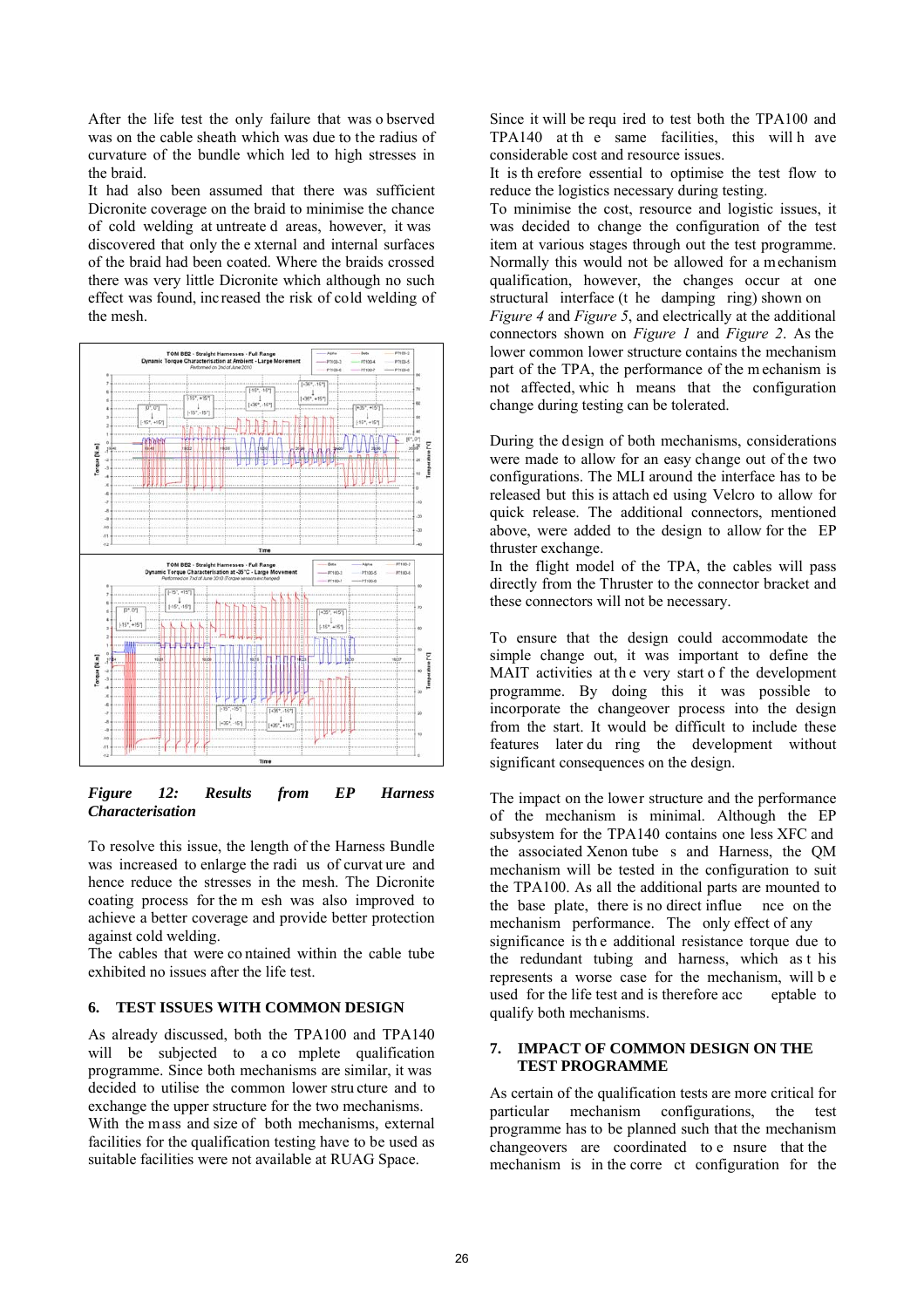specific test to save tim e and unnecessary change over costs.

The tests that are critical for each configuration are shown on *Table 3*.

In the end due to scheduling issues during parts manufacture, the testing of the TPA100 and TPA140 will be carried out sequentially which requires just one change over instead of the 3 to 4 changeovers that were initially planned.

As the features were included to support changeover process during the design phase, the changeover can be carried out quickly whic h means delays at external facilities and unnecessary waiting time is reduced.

| Test                          | <b>TPA 100</b>     | <b>TPA 140</b>     |
|-------------------------------|--------------------|--------------------|
| <b>Functional Performance</b> |                    | $X^{(1)}$          |
| Vibration                     | Х                  | $X^{(2)}$          |
| <b>Shock</b>                  | $\mathrm{Y}^{(3)}$ | $\mathrm{Y}^{(3)}$ |
| <b>Thermal Balance</b>        | X                  | $\mathrm{Y}^{(4)}$ |
| Thermal Vacuum                | $\mathrm{Y}^{(5)}$ | (5)                |
| Life Test                     | ${\bf Y}^{(6)}$    |                    |

Notes:

(1) Radiator area is lar ger and cou ld reduce scope of movement. This is therefore more critical.

(2) TPA140 is heavier and effects mode shapes, but vibration levels are the same.

- (3) Shock levels are the same for both mechanisms.
- (4) The SPT140 dissipation to space is high. Thermal Control Subsystem (TCS) needs to be dem onstrated. This case is more critical.
- (5) Thermal Environment for both mechanisms is the same.
- (6) The Life Test has to be performed on the wor st case configuration which is the T PA100. This represents the worst case for the TPA

# *Table 3: Test Configuration criticality*

The final test p rogramme showing the sequential testing of the TPA100 and TPA1 40 with the single changeover is shown on *Figure 13*.

# **8. SUMMARY AND CONCLUSION**

There are two aspects that have been discussed in this paper.

Firstly, breadboard testing provides excellent support during the design process and helps to mitigate issues that could occur downstream in a devel opment and introduce unnecessary delays and extra costs.

Breadboard testing of critical components although contributes significantly to the development schedule and project development costs, enables the mitigation of many of the risks and problems that may not have been anticipated. Although analysis is a useful tool that is used in development, sometimes in complex situations, assumptions are too conservative due to a lack of information and may lead to decisions being made that increase costs rat her than reducing costs by taking simpler options.. The case in point here is the final selection of the Stainless Steel Xenon tubing which is far easier to weld (steel to steel) to the EP

subsystem than would have been the case if titan ium tubes had been selected.

In addition, the breadboard tests on the shock damper allowed the know how with respect to how the damper worked to be expanded.



*Figure 13: Test Programme for TPA100 and TPA140* 

Secondly, thinking about the development and qualification process at an early stage and incorporating features within the design at the very beginning that support the qualification testing lead to more flexibility in the development process. Incorporating late changes in design to support changes to the qualification test prog ramme can also lead to delays and additional costs in the development.

Using a r obust common lower structure reduced both the development time and costs, but it h as to be considered that the common lower structure will b e over tested, being subjected to two ti mes the qualification programme, when the qualification of the TPA100 and TPA140 has been completed. The risks of failure at any time can be mitigated by a nalysis and appropriate breadboard testing.

Although the QM configuration is not 100% representative of the Flight Models for the TPA100 and TPA140, the differences are negligible and can be covered by delta testing the first fligh t model in the correct configuration as a Proto Flight Model (PFM).